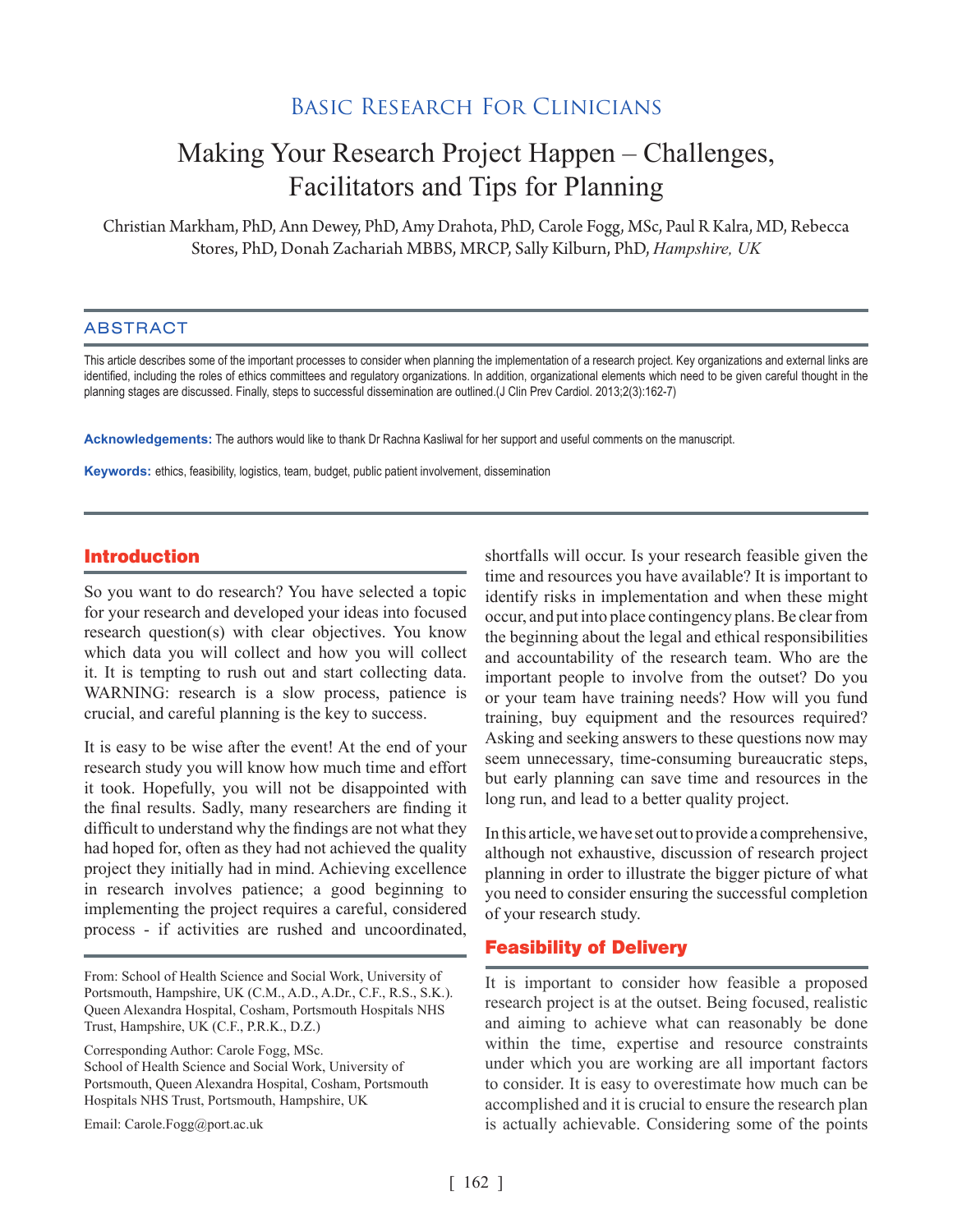below should help with this:

- Can the project be completed within the time available? You will need to take account of time for all aspects of setting up (including gaining permissions), piloting, data collection and coding, analysis, writing up and dissemination. Allowing leeway for unforeseen circumstances is advisable.
- Is the study too complex and over ambitious given the resources available? It is easy to get overenthusiastic and be under the impression that your study will answer many more questions than it realistically can.
- Are the required resources available? Most projects require a range of resources, some more obvious than others. These will vary enormously depending on the nature of the research but may include access to literature, equipment, participants, data, expertise, funding and so on. You need to bear in mind the availability and accessibility of the resources for any given project.
- What skills are needed by staff working on the project and are there training needs associated with these? You need to identify these as early as possible and make an informed judgment about whether the necessary training can be provided within the available time and funding.
- Are the recruitment procedures going to work? Most research involves inviting participants, either patients, carers, or healthcare professionals, to consent to undergo research-related procedures, for example questionnaires or interventions. However, the rate of recruitment is often overestimated, leading to a lengthened period required to complete the study, or the study having to finish data collection before the desired sample size is reached. This is often referred to as Lasagna's Law (Day, 2007). Disappointment on this account can be avoided by careful attention to study design and early discussion with stakeholders regarding the recruitment process.

## Patient and Public Involvement

It is now widely acknowledged that patient and public involvement (PPI) in research is important to ensure the relevance, applicability, and appropriateness of research activities (Brett *et al.*, 2012). Many funding bodies now include an assessment of how well you are incorporating PPI into your research when they decide if your study is worth funding. PPI should be a meaningful activity, incorporating the knowledge and experience of those with interest in your research. PPI can take many forms, and the level of engagement varies from involving people in an advisory capacity, to more active 'co-production' of the research. PPI should take place from the very beginnings of your research when you are shaping the research question, deciding on the important outcomes, and explaining the research plan in ways that are clear, non-patronizing, and free of medical jargon. At a later stage, PPI actions can include having members of the public sitting on steering committees and informing decisions, helping with the recruitment strategy (for example by designing the information sheets and letters of invitation), co-producing the research with you (for example through peer-to-peer interviews), right through to facilitating with the dissemination activities. In the UK, the advisory group 'Involve' offer many guidelines and resources for involving members of the public, and these contain useful messages applicable to other settings as well (www.invo.org.uk/). One example of a project involving members of the public is an interview study carried out in Manchester, UK, exploring the factors influencing how people undertaking caring activities for someone with vascular disease come to be defined as a carer (http://www.invo.org.uk/resource-centre/ research-project-database/research-project/?id=743). In this project members of the public were involved in finding and designing appropriate ways of approaching participants, prioritizing topic areas, planning the research, managing the research, analyzing the research, and applying for funding.

### Building an Experienced and Qualified Team, and Nurturing Juniors

When carrying out research, it is important to have a good team around you with the necessary skill mix, expertise, and capacity to contribute to the research design chosen to address your question. Consider complementary skill sets when formulating your team, for example, you may need to bring together varied skills such as clinical leads, methodology experts, statistician, laboratory scientists, patient public involvement member, project manager and ethics and governance expert. Some team members may have expertise across these domains, and others may require training, for example in 'Good Clinical Practice'. The 'International Conference on Harmonisation of Technical Requirements for Registration of Pharmaceuticals for Human Use' (ICH) developed the E6 Guideline for Good Clinical Practice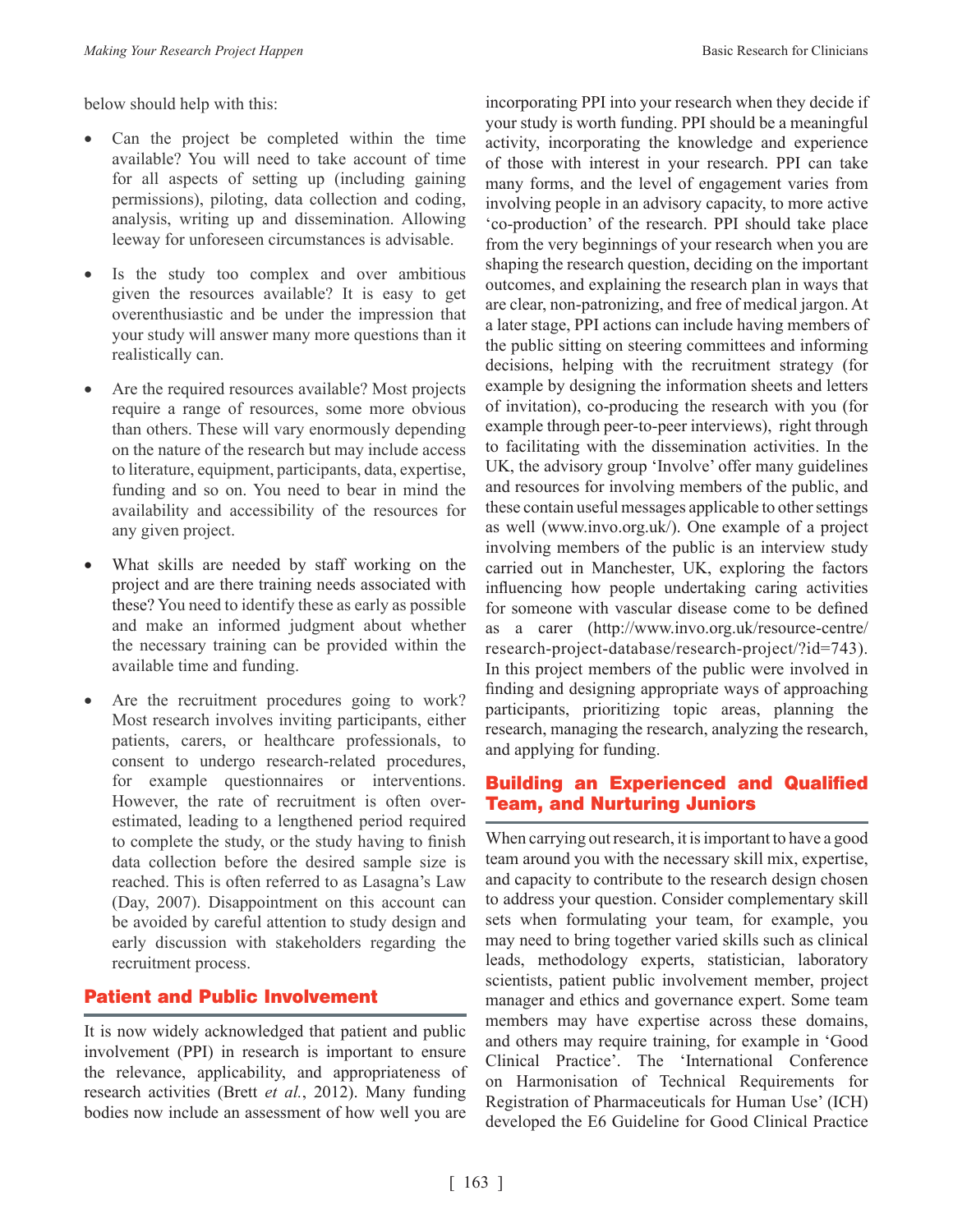(1996), known as ICH GCP. This is an "international ethical and scientific quality standard for designing, conducting, recording and reporting trials that involve the participation of human subjects. Compliance with this standard provides public assurance that the rights, safety and well-being of trial subjects are protected, consistent with the principles that have their origin in the Declaration of Helsinki (http://www.wma.net/ en/30publications/10policies/b3/), and that the clinical trial data are credible." (ICH Guideline For Good Clinical Practice E6(R1), 1996). Having a mix of junior and senior researchers facilitates learning and capacity building. Additionally, identifying areas of the research project that could be carried out by juniors and writtenup as part of an educational qualification is a worthwhile investment for the institution.

## Budgeting a Study

Every research project has associated costs. If you are applying for a grant to cover the study, or requesting the resources from your institution, it is important to have a well-planned budget (Hulley *et al.*, 2006). Costs fall into six main areas: staff, equipment, consumables, costs for participants, administrative and dissemination costs. Your institution may also apply 'overhead' costs (i.e. to cover the office/laboratory space, energy usage, etc.), so it is important to work with the professional services within your institution in order to gain approvals for your proposed work and budget plan.

Staff costs are often the largest expense for any research project. Most projects require a multidisciplinary team and may need small amounts of time to be contributed from a large range of people – for example qualitative researchers, statisticians, health economists – who will need to plan how much time their individual contribution will require, and assign a cost to it. There will also be staff, who need to be recruited and paid full-time for the study duration, for example research assistants, data entry clerks and laboratory technicians. PPI members also need their costs considered – for example their time, travel expenses, reimbursement for child/spouse whilst they attend activities. Members of any groups, who are supporting the study, for example the Data Monitoring Committee or the steering group, will also require reimbursement for time and travel.

Equipment costs will depend on what is already available and what you need to purchase for the study – ensure that if equipment is currently in use for clinical activities and is also intended to be used in the research project

that the workload and planning for the equipment and the operator is feasible availability of equipment does not necessary mean that it will be free for use for the research project. If you are collecting and analyzing large data sets, you may need to consider access to networked computer systems to share data. It might be necessary to buy a new computer with sufficient memory or purchasing additional high volume storage devices. The purchase of a laptop for collecting data in the field might be useful. Some further considerations, related to the data type:

#### Quantitative Data:

- If you do not currently have the support of a statistical advisor, will you need to pay for statistical advice, for example a consultant?
- Do you require specialized computer software (such as SPSS) for analyzing your quantitative data and will you require training to use it?

#### Qualitative Data:

- Do you need to purchase video or audio equipment to record observational or interview data?
- Lengthy audio recorded interviews will require transcribing; do you have the time to type up the interviews or will it be possible to pay somebody else to do this for you?
- For qualitative data storage and analysis you might benefit from using qualitative computer software (such as NVivo (http://www.qsrinternational.com/), or MAXQDA - http://www.maxqda.com/) for which you will need to purchase personal or multiple users license and relevant training. Such training may be costly and will require appropriate funding.

Consumables need to be estimated based on the number of participants you require for the study, and the number and type of tests or procedures they will undergo. Any additional consumables for the research project over and above those used for routine clinical care need to be costed. It is common for participants to be reimbursed for their travel expenses, and sometimes for their time, or provided with a token of thanks for their participation, such as a small gift.

All research generates a considerable amount of paperwork and communications – costs for an administrative assistant and all necessary office supplies are therefore vital to provide an administrative hub for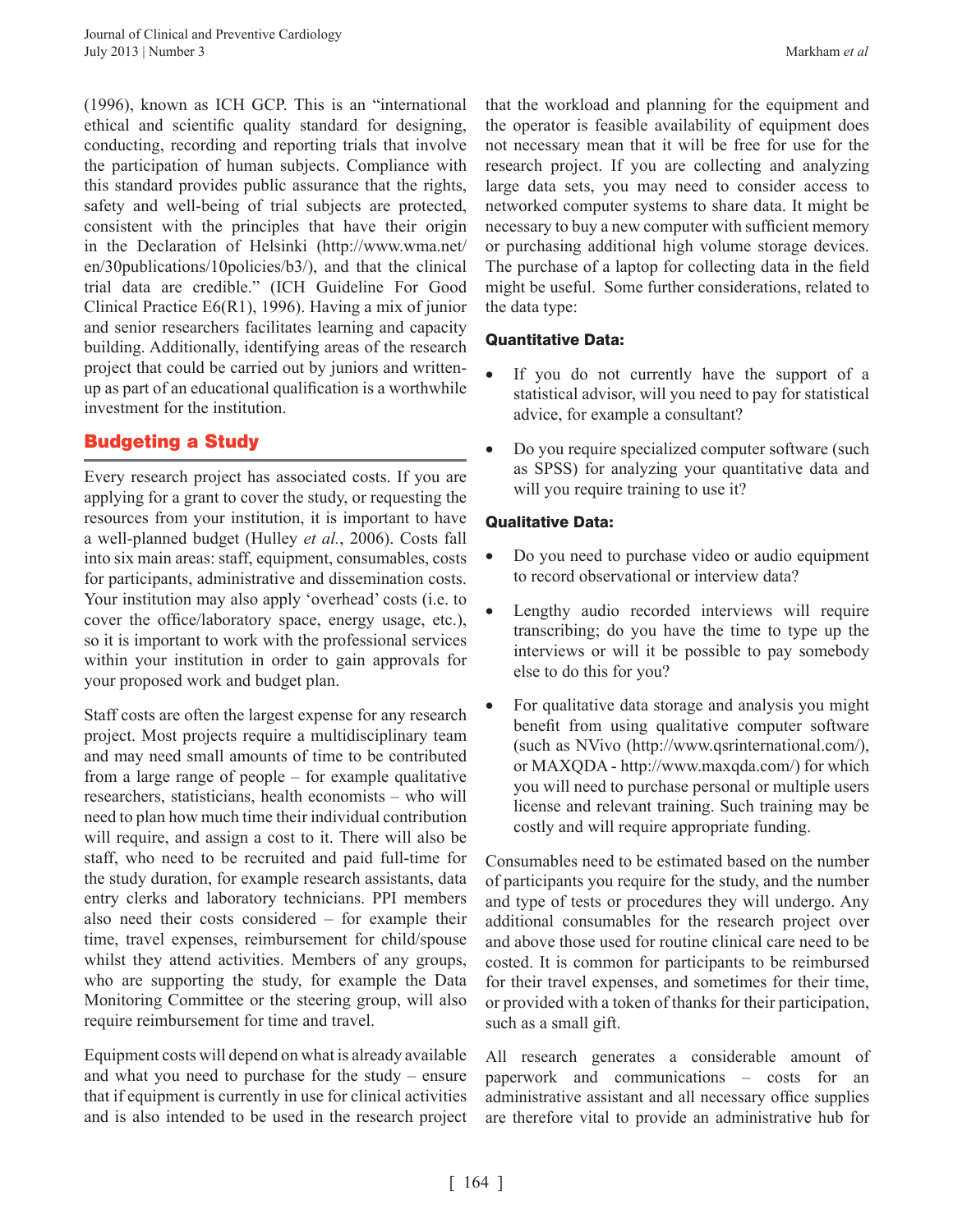the study. Disseminating the results of the study is also an important activity – funds for printing posters, travel expenses and subsistence for conferences, publication fees and organizing dissemination workshops need to be included in the budget. Other miscellaneous costs may include fees for approvals from regulatory bodies, fee to register clinical trials, purchasing of clinical datasets, and advertisements and website information about the study.

## Funding

Given the numerous costs of a study, funding is crucial without it, research cannot take place. The cost of carrying out a study will vary according to its size, nature and length of time. During the planning stage of a potential study, it will be necessary to forecast its potential cost and for many studies, this will be greatly supported by advice from a finance officer who is aware of local costs and formulae for calculating them. Fortunately, there are numerous funding options available to researchers. These include local, national and international bodies who seek to support the generation of new knowledge about healthcare, such as government agencies, charities and Universities. Typically, these different providers of funding will have an area of clinical or social interest they wish to support and it is important when considering who to apply to for funding whether a proposed study falls within one of the funder's areas of interest. This is because, unfortunately, there is not a limitless supply of research funding and therefore funding committees make judgments about a potential study's overall likely benefit and value for money.

There is usually an application process to a funding body, which is likely to include a requirement for information about the justification for a proposed study, how the study will be conducted and managed, and how much it will cost  $-$  i.e. what they are being asked to fund. This is a competitive process that requires time and expertise in both the clinical field of study and the research itself; for these reasons successful applications are often made by teams of individuals with a range of knowledge and experience. Funding applications need to contain a rigorous discussion of the current literature regarding the area of interest and show where the proposed study fits within this. It also requires significant amount of technical information regarding the research methods proposed, such as sampling, data collection and analysis and how the findings of a study may influence future clinical practice. This level of knowledge and detail indicates why it is useful to assemble a team of colleagues to prepare and conduct a study, and also justifies seeking

the advice of specialists such as statisticians, economists and research methodologists.

## Ethics and Governance

An important principle and process of the research journey are ethical considerations and opinions. All research, and particularly that including human participants, should be underpinned by accepted ethical principles. Research ethics are universally accepted ideas and approaches to the justification and conduct of a study and are principally concerned with the interests of society and human participants within any research study. Ethically, research is expected to have a potential benefit to a society and should aim not to harm any participants within it. Although the moral values guiding ethical opinion are relative, an excellent source of guidance for cardiologists are the World Medical Association' s principles enshrined in the Declaration of Helsinki (2008). In addition to these international guidelines are a range of interpretations of research ethics found in professional guidance such as the General Medical Council in UK and research funding and governance agencies such as the UK's Medical Research Council and the American Psychological Association.

All of these various guidelines resonate a fascinating history of medical and research ethics since the time of Hippocrates over two thousand years ago. However, it is interesting that the core ideals have remained largely unchanged over this period of time and focus on minimizing any harm experienced by research participants. Research ethics therefore seeks to protect the individual and society and defines harm broadly. For example, harm can include physical pain, psychological distress and or a lack of respect for a participant's dignity. Fortunately, there are numerous practices that help researchers reduce potential harm. In terms of distress and physical pain, it is useful to consider what is known as the *risk benefit ratio*. This test considers that research with an elevated risk of causing harm should be balanced by a higher likelihood of leading to benefit for research participants. Conversely, studies with minimal or even potentially no benefit are justifiable on the grounds that they also are unlikely to lead to any harm. The idea of harm also includes an individual's *dignity and respect*. Here researchers can firstly consider whether the participants they seek to include are in any way *vulnerable*, for example in the case of children and mentally incapacitated adults. Vulnerable members of society should not be excluded from research, indeed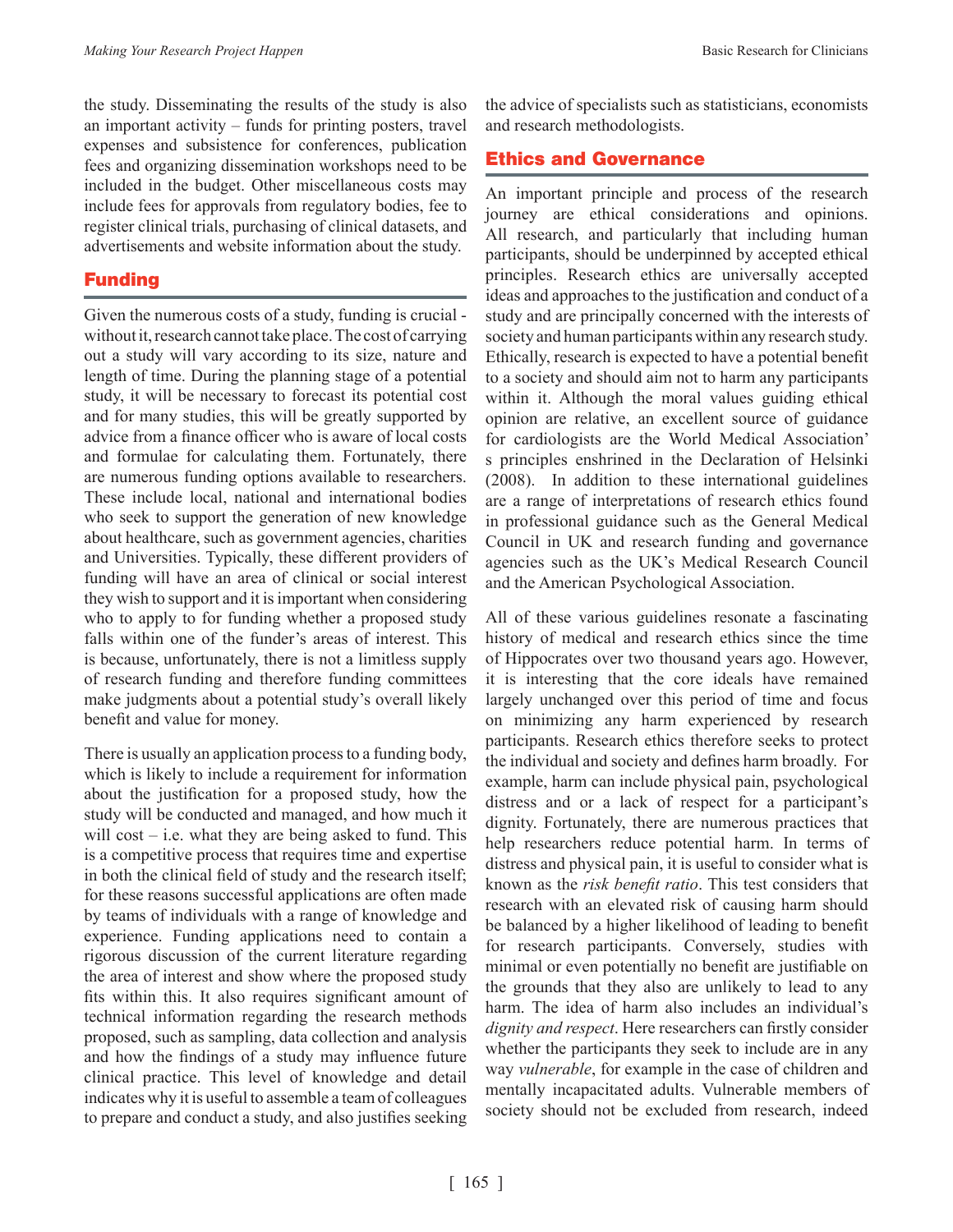it would be unethical to do so, however, their inclusion should be well justified and their involvement supported accordingly.

This latter point leads to a central principle of reducing the risk of harm to a person's dignity and respect, which is that of *informed consent*. Informed consent to participate in a research study is a universal ethical principle and in many countries can also be a legal requirement. It concerns the idea that human participants should, in some way, be aware that they are participating in research, that they have the right not to participate, or withdraw once they have started, and should be provided with sufficient information and time to consider it before independently deciding and agreeing to take part. Ultimately this means that individuals cannot be compelled to participate in research and should be provided with clear information about the study and what their participation will involve. In the case of vulnerable groups, this has to be considered carefully according to the reason for vulnerability and therefore the individual's ability to understand the implication of their inclusion and provide a truly informed, independent and reasoned opinion. Finally, research respects dignity when it protects information about participants and it is always important to maintain high levels of *confidentiality*, particularly with patient data that has been collated for reasons unrelated to any treatment they may be receiving.

Ethical principles, such as those illustrated above, should be considered during the planning stage of a study and certainly discussed in a research proposal. However, in the case of research, before a study may commence it will require a favorable opinion from an ethics committee. Research ethics committees should reflect the diversity of individual's within a society and take on the responsibility of providing an opinion about the ethics of a proposed study that would be reflected in the wider community. Researchers should identify the relevant committee (Hospital, University, Funder) that they should consult for an opinion and complete an application for an opinion. This usually involves detailing the justification for the proposed research and the nature of involvement of any human participants, in particular who will be approached to participate, how they will be approached and what they will be asked to do during their participation. Committees consider these points against accepted principles of research ethics and ultimately form an opinion of the risk benefit ratio. The committee will communicate their decision to the research team, who are hoping it will be favorable

and therefore allow them to pursue other areas of research governance. There are close links between the ethics committee and the 'sponsor' of the study  $-$  i.e. the organization who takes overall responsibility for conducting the study (e.g. a pharmaceutical company, a University or a healthcare delivery institution). Issues arising from the study delivery which may affect patients' rights and safety, for example serious adverse events, are reported regularly to the ethics committee by the sponsor, and the ethics committee is always available to provide advice on study conduct post-approval.

## Regulatory Aspects

All research normally takes place within a national framework. For example, the UK government produced the Research Governance Framework for Health and Social Care which outlines the standards to which the research structure should operate, where responsibilities and accountabilities lie, what the systems are for research delivery, and monitoring and inspection processes to detect failures (http://www. dh.gov.uk/en/Publicationsandstatistics/Publications/ PublicationsPolicyAndGuidance/DH\_4108962). Bodies such as Ethics Committees, Research and Development departments within health delivery institutions and the Medicines and Healthcare Regulatory Agency work together to form a system of processes and approvals to ensure that research carried out is safe for patients, is appropriate to take place within the health structure and is properly resourced.

There are other international forms of guidance relating to health research and clinical trials in particular, notably the International Conference of Harmonisation (ICH) Good Clinical Practice (GCP) guidelines (http://ichgcp. net/). Although this document was developed to guide the requirements for pharmaceutical products for human use, it has been widely adopted as a standard for investigators for all types of research. It provides a structure for investigators to ensure that the rights and safety of trial participants are protected, and contains much detail relating to appropriate documentation for studies, so that an appropriate audit trail could check whether the data and reported results are credible and accurate. This guidance was adopted as a legal requirement for clinical trials of investigational medicinal products (CTIMPs) in Europe in 2005 (http://ec.europa.eu/health/humanuse/clinical-trials/index\_en.htm). This means that the sponsors of the studies have to put in place monitoring procedures to ensure that these principles are being adhered to for the course of the study.